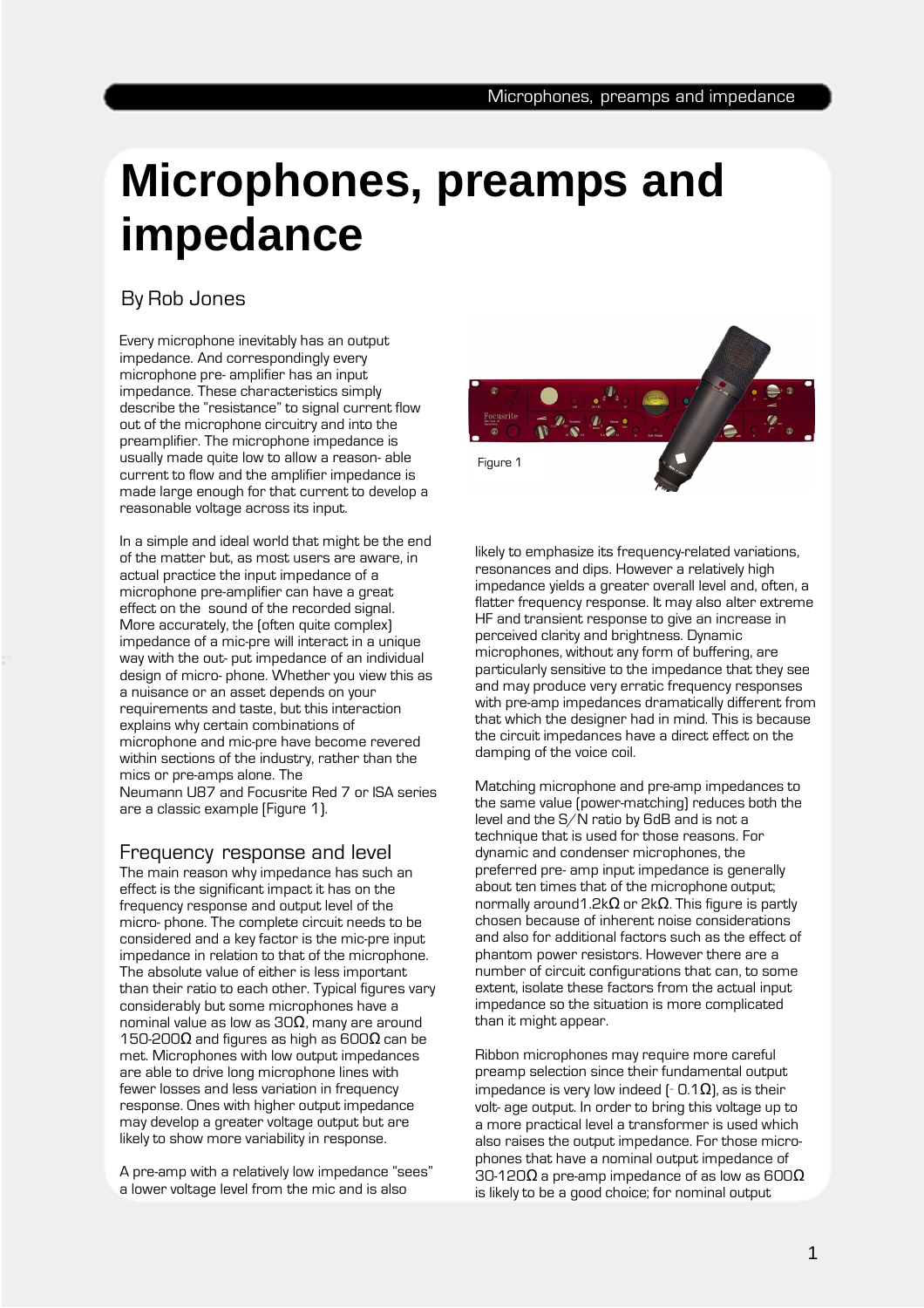impedances of 120-200 $Ω$  a 1.4k $Ω$  design (such as the Focusrite ISA 110) is probably a better starting point.

### **Transformers**

Transformers are rather complex in their AC behaviour, having capacitance, inductance and resistance and this leads to an impedance that will vary with frequency. The characteristics are extremely de- pendent on the transformer design and the circuit that it is part of but transformer output micro- phones will often have a performance that changes significantly across the audio spectrum. In the same way transformer-input preamps, as most early "classic" designs were, tend to have fairly low nominal input impedances that vary with frequency and even amplifier gain.

The use of transformer inputs, particularly, will result in a subtle colouration of the signal and this will be specific for any given microphone and the amplifier gain setting. Electronic inputs, on the other hand, mostly have a higher input impedance which remains substantially constant with frequency. This type of input, which is relatively inexpensive and has been fitted to multi-channel analogue desks of recent years, can be extremely linear and accurate but often produces a sound that is judged to be some- what dull and lifeless. If "character" is what you are looking for then it may well not satisfy.

## External mic preamplifiers

External mic-preamps designs have burgeoned to resolve this problem and the use of valve (tube) amplifiers and transformer inputs has (re) gained considerable vogue precisely because of the "warmth" they bring to recordings. This is not due to any innate perfection but to the fact that such circuit components allow a small level of desirable harmonic distortion, primarily 2<sup>nd</sup>, 3<sup>rd</sup>- and 5<sup>th</sup>-order, to be applied to the signal. This is partly due to transfer characteristics but also a result of the amplifier impedance response.

While the output impedance characteristic of a microphone is fixed in manufacture the input parameters of a microphone preamp do not have to be. A feature on some newer pre-amps (eg Focusrite ISA 428 and 430 MKII — figure 2) is a variable input impedance, which allows the level of transformer and microphone interaction to be adjusted. It is therefore possible to create a variety of mic/mic-pre 'colours'. It is also possible to add additional reactive components that intentionally alter the transformer's impedance at HF. An inductor across the transformer secondary – an "air" circuit – can produce an attractive shimmer and top-end boost to the output.

"Impedance" is only of interest in the context of a complete circuit, and "matching impedance" as far as microphones and preamplifiers goes is a



Figure 2